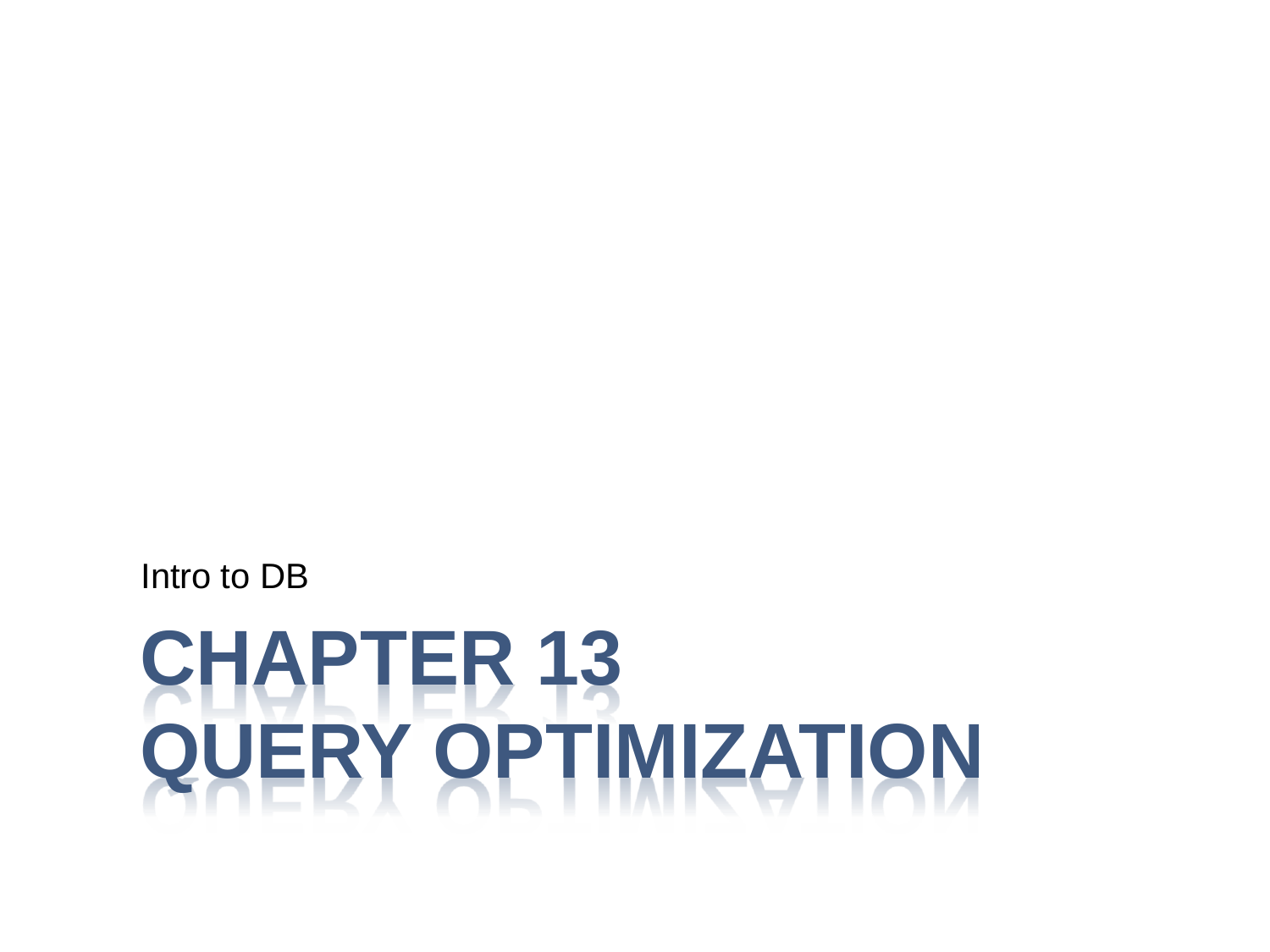## **Chapter 13: Query Optimization**

- Overview
- Transformation of Relational Expressions
- Estimating Statistics of Expression Results
- Choice of Evaluation Plans
- Materialized Views
- Advanced Topics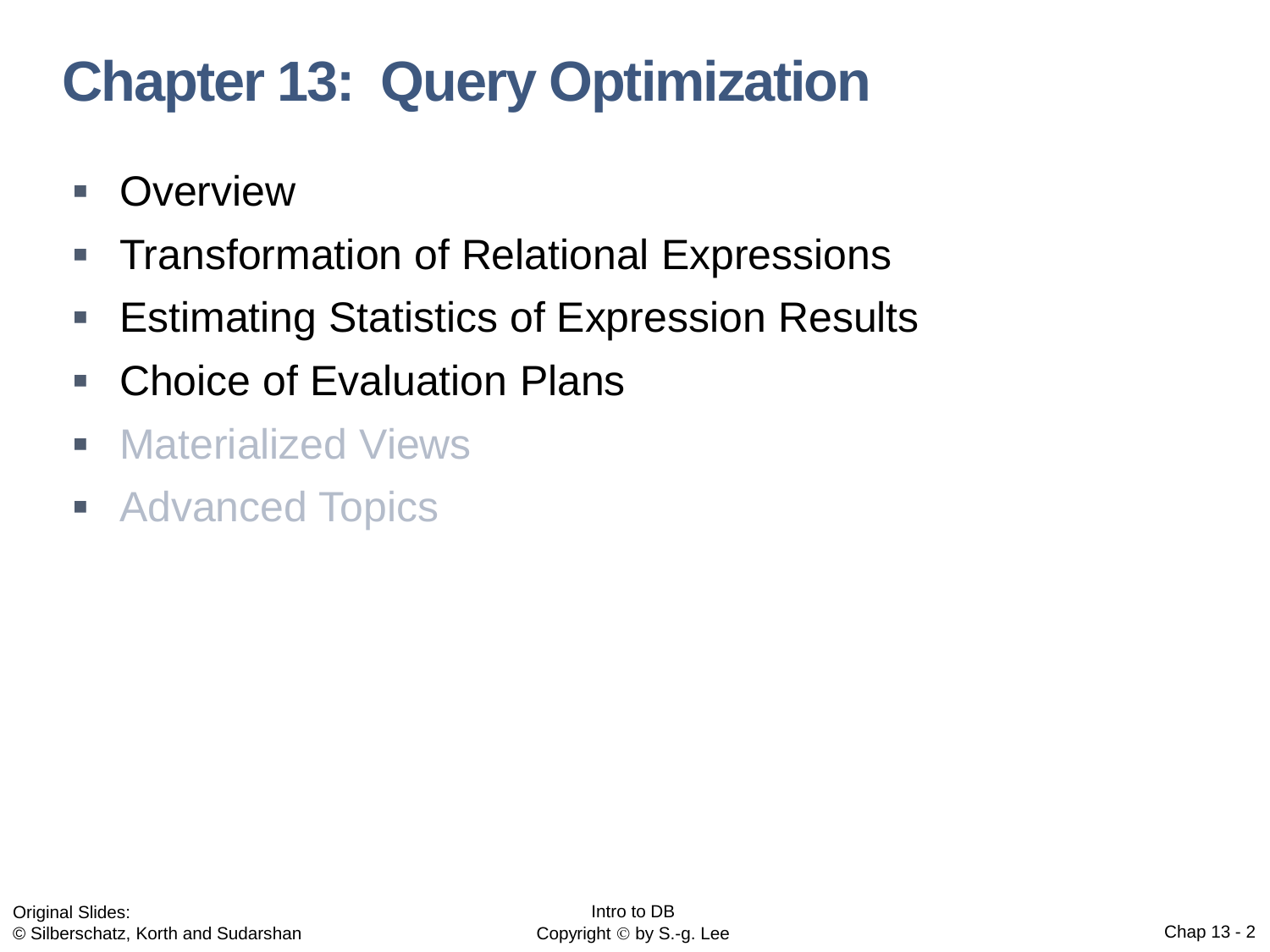### **Basic Steps in Query Processing**

- 1. Parsing and translation
- 2. Optimization
- 3. Evaluation

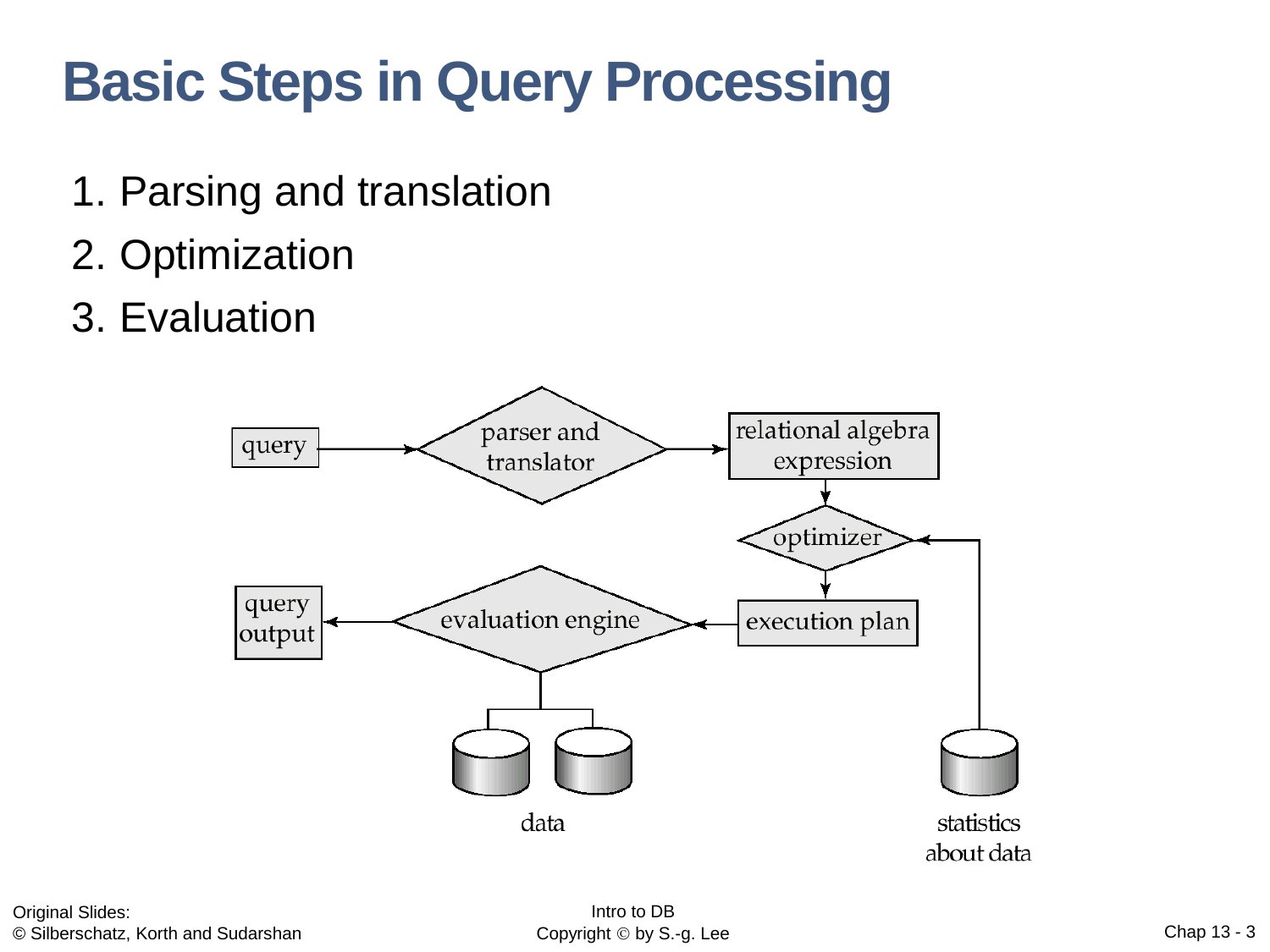#### **Query Evaluation Plan**

■ An evaluation plan defines exactly what algorithm is used for each operation, and how the execution of the operations is coordinated.

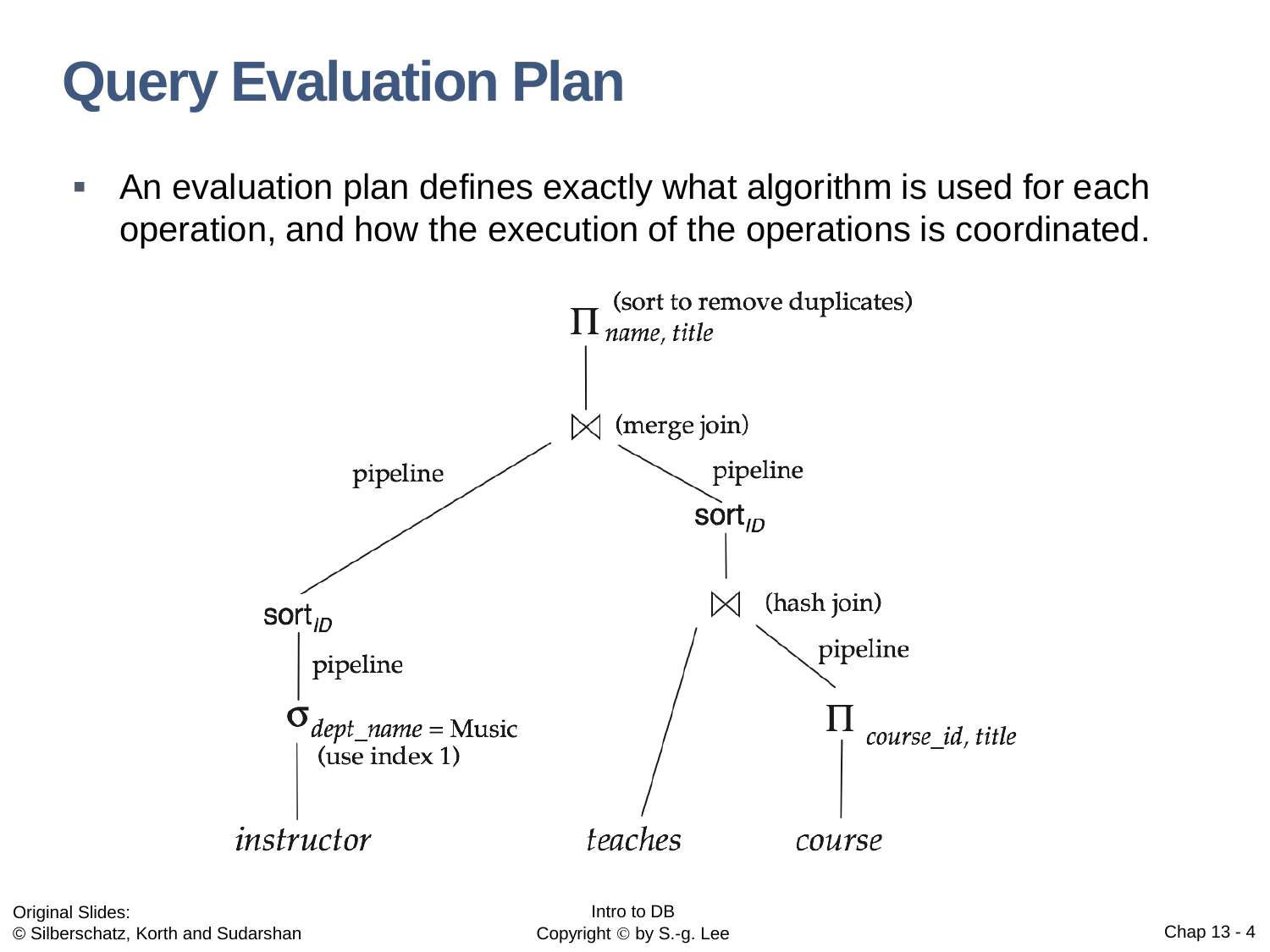#### **Query Optimization**

■ Equivalence of Expressions

Given a DB schema *S*, a query *Q* on *S* is *equivalent* to another query *Q'* on *S*, if the answer sets of *Q* and *Q'* are the same in *any* instances of the DB.

 $\Pi_{name, title}(\sigma_{dept}$ <sup>"</sup>Music"( *instructor*  $\bowtie$  (*teaches*  $\bowtie$  *course* ))) vs

 $\Pi_{\mathit{name},\mathit{title}}(\ (\sigma_{\mathit{dept}^{\pm\text{``Music''}}}(\mathit{instructor}))\bowtie \mathit{teaches} \bowtie \mathit{course})$ 

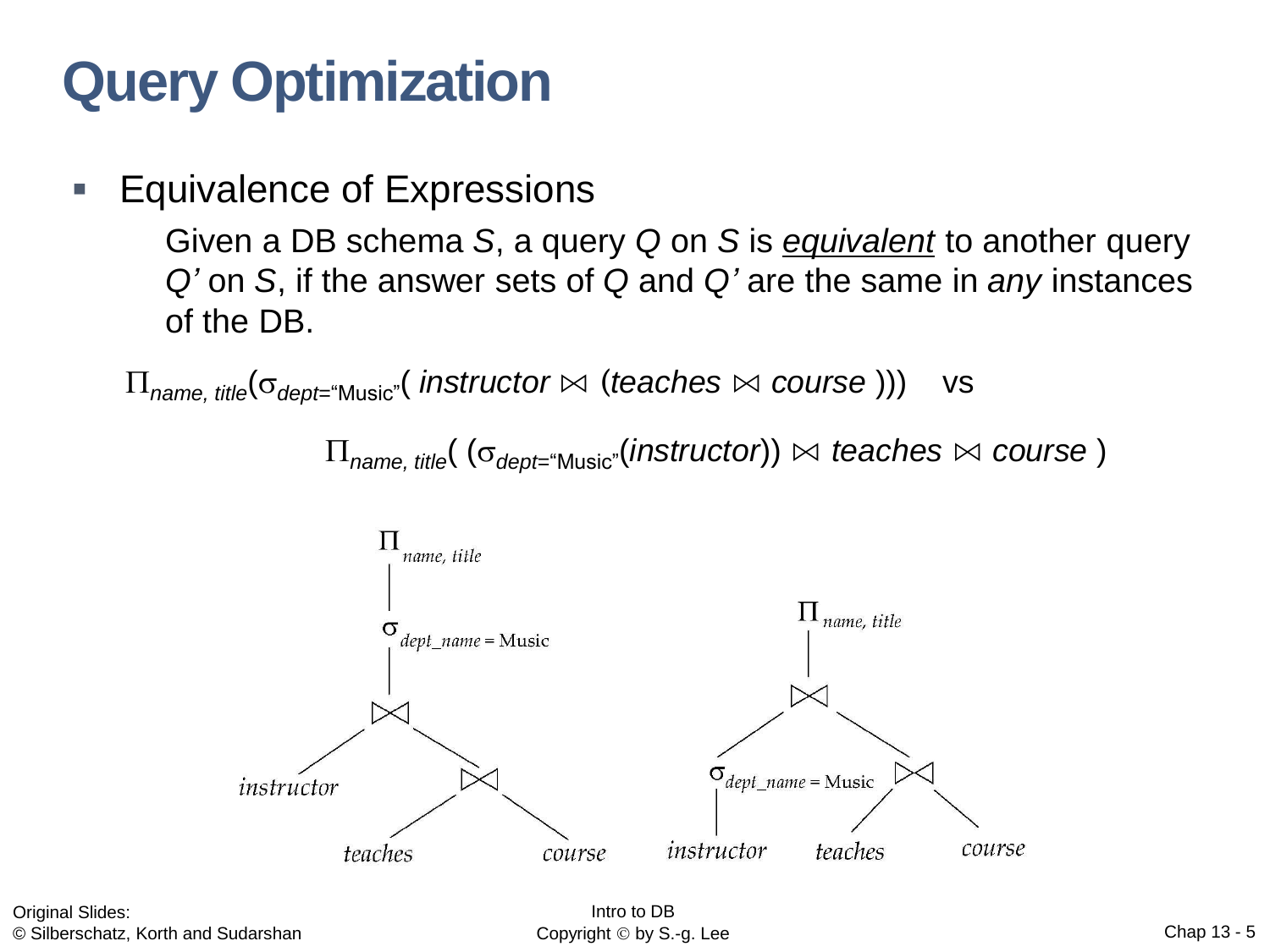#### **Generation of Evaluation Plan**

- Generation of query-evaluation plans for an expression involves several steps:
	- 1. Generating logically equivalent expressions
		- Use *equivalence rules* to transform an expression into an equivalent one.
	- 2. Annotating resulting expressions to get alternative query plans
	- 3. Choosing the cheapest plan based on *estimated cost*

▪ The overall process is called *cost based optimization*.

- Query optimization is the process of *selecting* the *most efficient query evaluation plan* for a given query
	- **A plan with the smallest estimated cost of execution**
	- In a centralized system, disk access is the predominant cost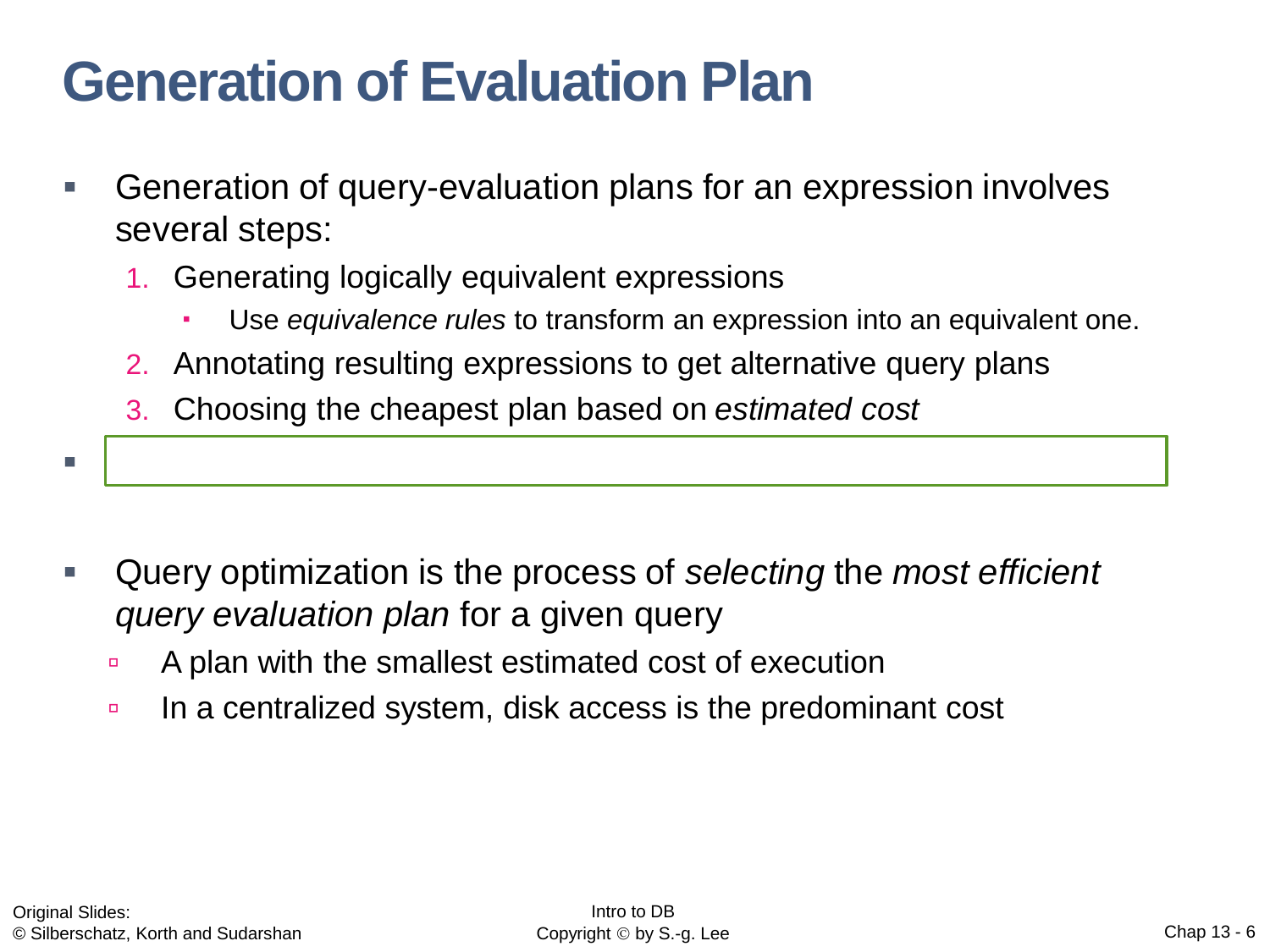#### **Equivalence Rules**

- 1. Conjunctive selection operations can be deconstructed into a sequence of individual selections.
- 2. Selection operations are commutative.

- 3. Only the last in a sequence of projection operations is needed, the others can be omitted.
- 4. Selections can be combined with Cartesian products and theta joins. a.  $b$ .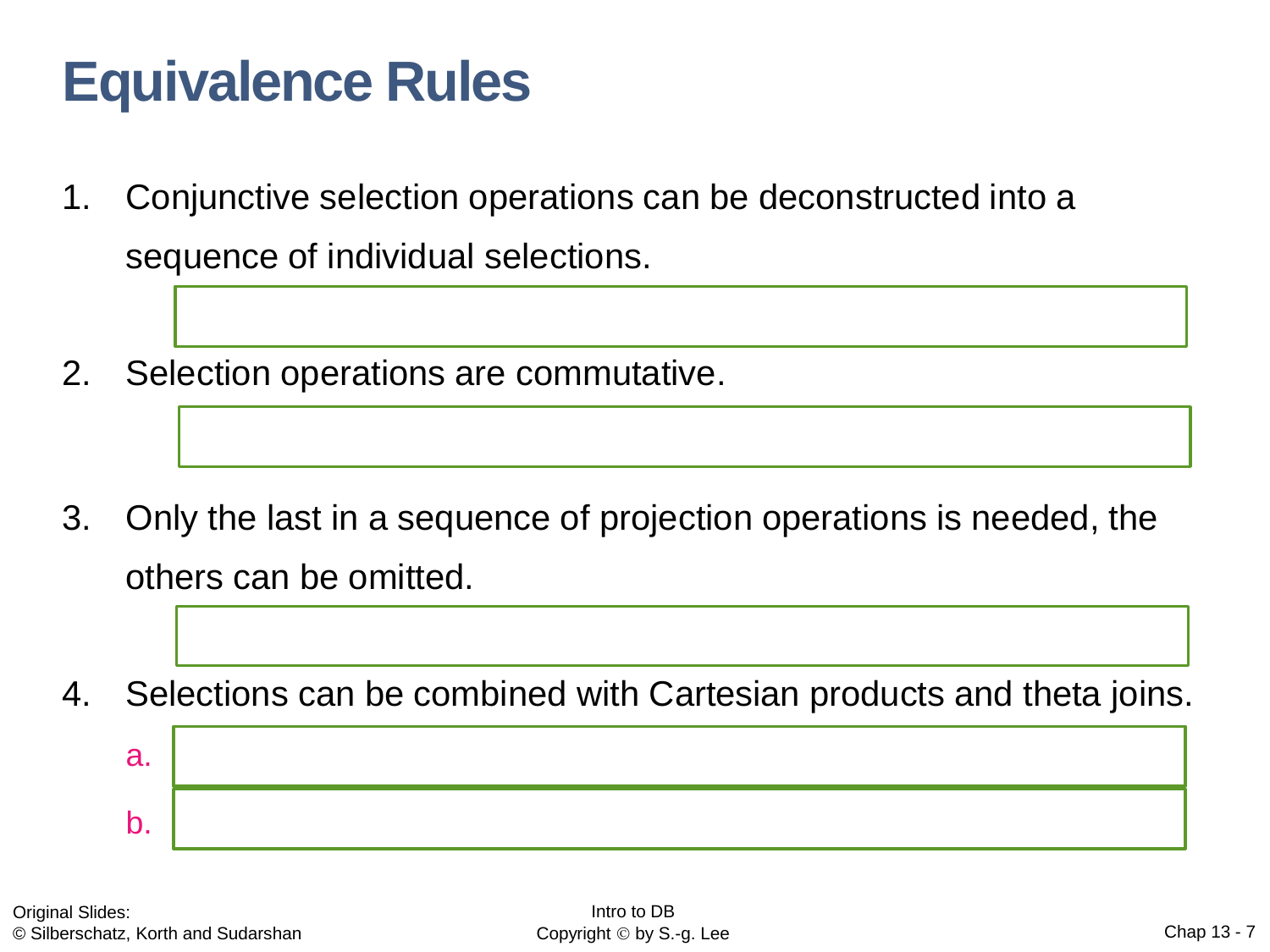### **Equivalence Rules (cont.)**

- 5. Theta-join operations (and natural joins) are commutative.
- 6. (a) Natural join operations are associative:
	- (b) Theta joins are associative in the following manner:

where  $\theta_2$  involves attributes from only  $E_2$  and  $E_3$ .

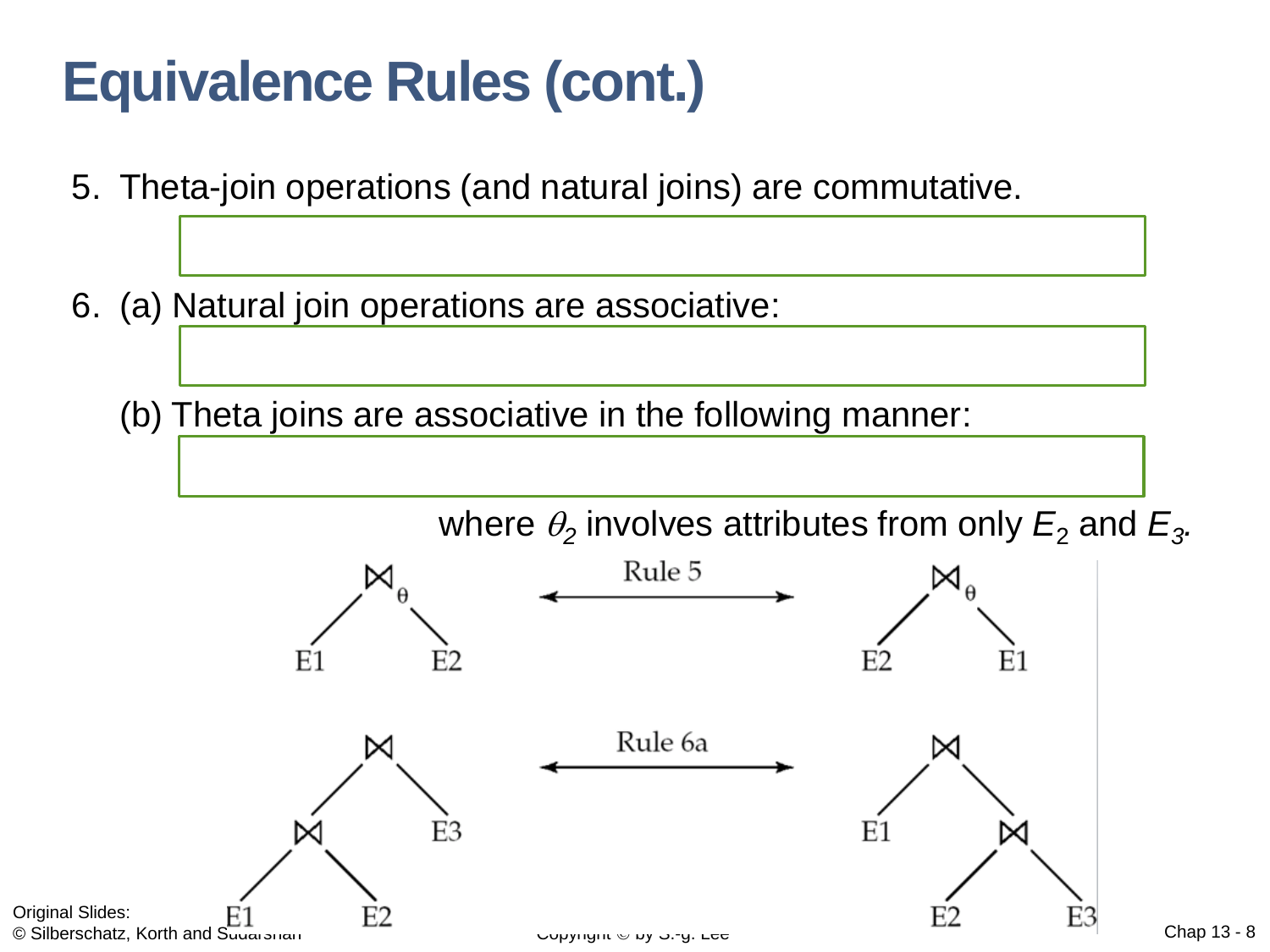#### **Equivalence Rules (cont.)**

7. Selection operation distributes over theta join

(a) when all the attributes in  $\theta_0$  involve only the attributes of one of the expressions  $(E_{1})$  being joined.

(b) when  $\theta_1$  involves only the attributes of  $E_1$  and  $\theta_2$  involves only the attributes of  $E_2$ .



Original Slides: © Silberschatz, Korth and Sudarshan

Intro to DB Copyright © by S.-g. Lee Chap 13 - 9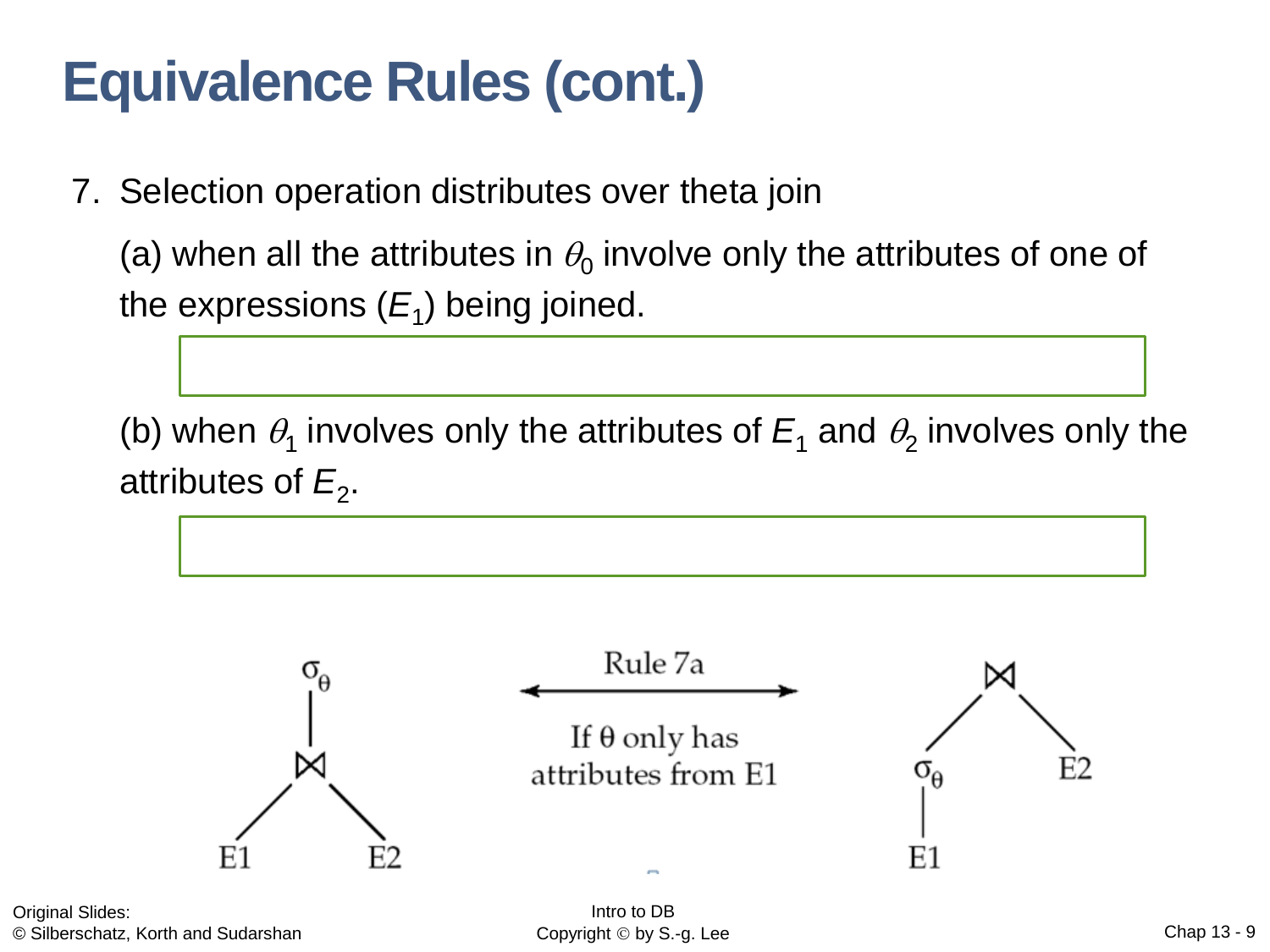#### **Transformation – Example 1**

■ Query:

Find the names of all instructors in the Music department, along with the titles of the courses that they teach.

 $\Pi_{name, title}(\sigma_{dept} = "Music" (instructor \bowtie (teaches \bowtie course)))$ 

■ Transformation using rule 7a.

■ Performing the selection as early as possible reduces the size of the relation to be joined.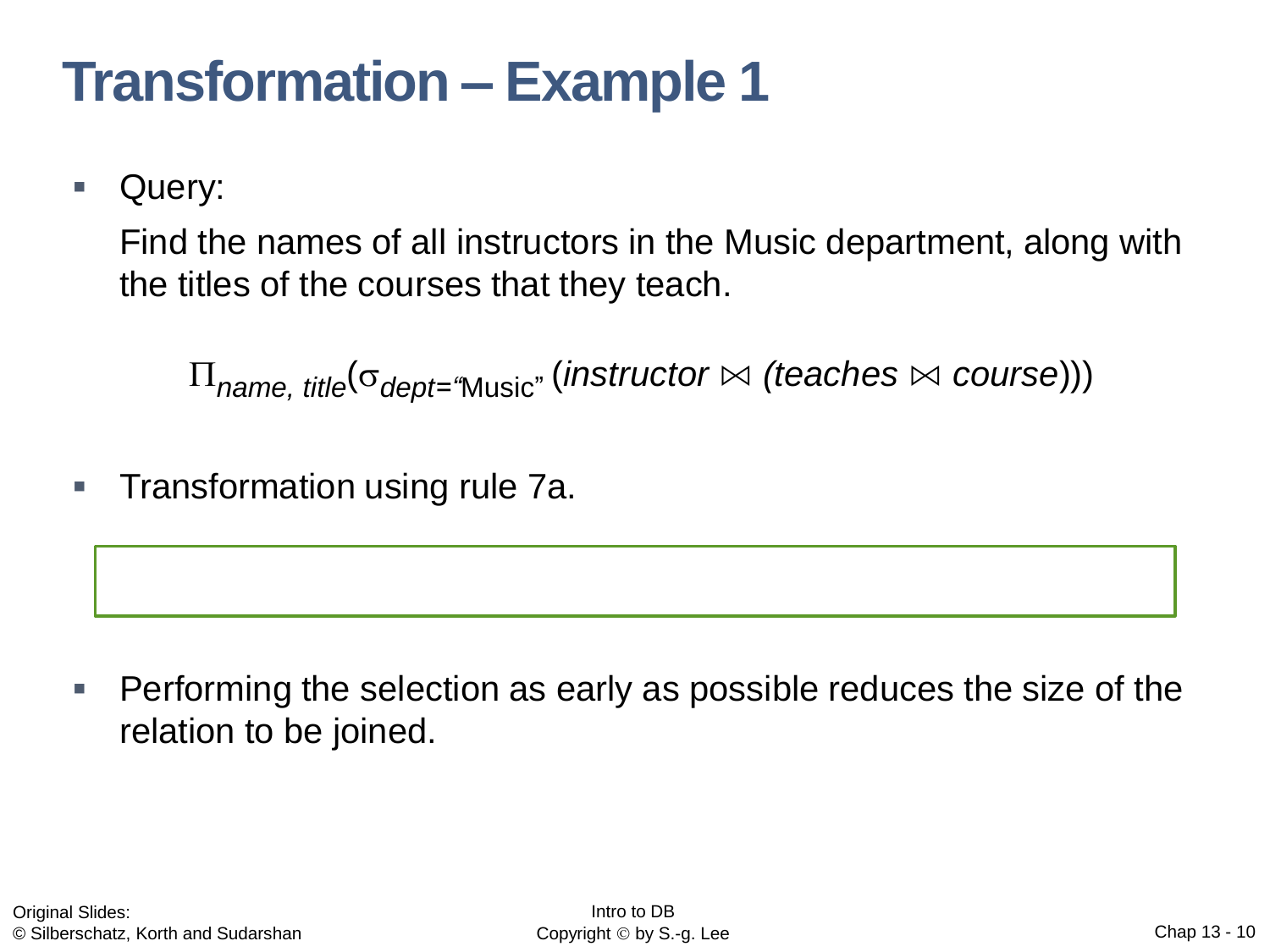#### **Transformation – Example 2**

■ Query: Find the names of all instructors in the Music department who have taught a course in 2009, along with the titles of the courses that they taught.

 $\Pi_{name, title}(\sigma_{dept} = \text{Music" \wedge year} = 2009)$ (*instructor*  $\bowtie$  (*teaches*  $\bowtie$   $\Pi_c$  *id, title* (*course*))))

■ Using join associativity (Rule 6a):

 $\Pi_{name, title}(\sigma_{dept} = \text{Music" \wedge \text{year} = 2009})$  $((\text{instructor} \bowtie \text{teaches}) \bowtie \Pi_{\text{c}} \text{ id. title } (\text{course})))$ 

*name, title*( (*dept="*Music"(*instructor*) ⋈ *year* = 2009(*teaches*)) ⋈

■ Push selection in (Rules 7a & 7b):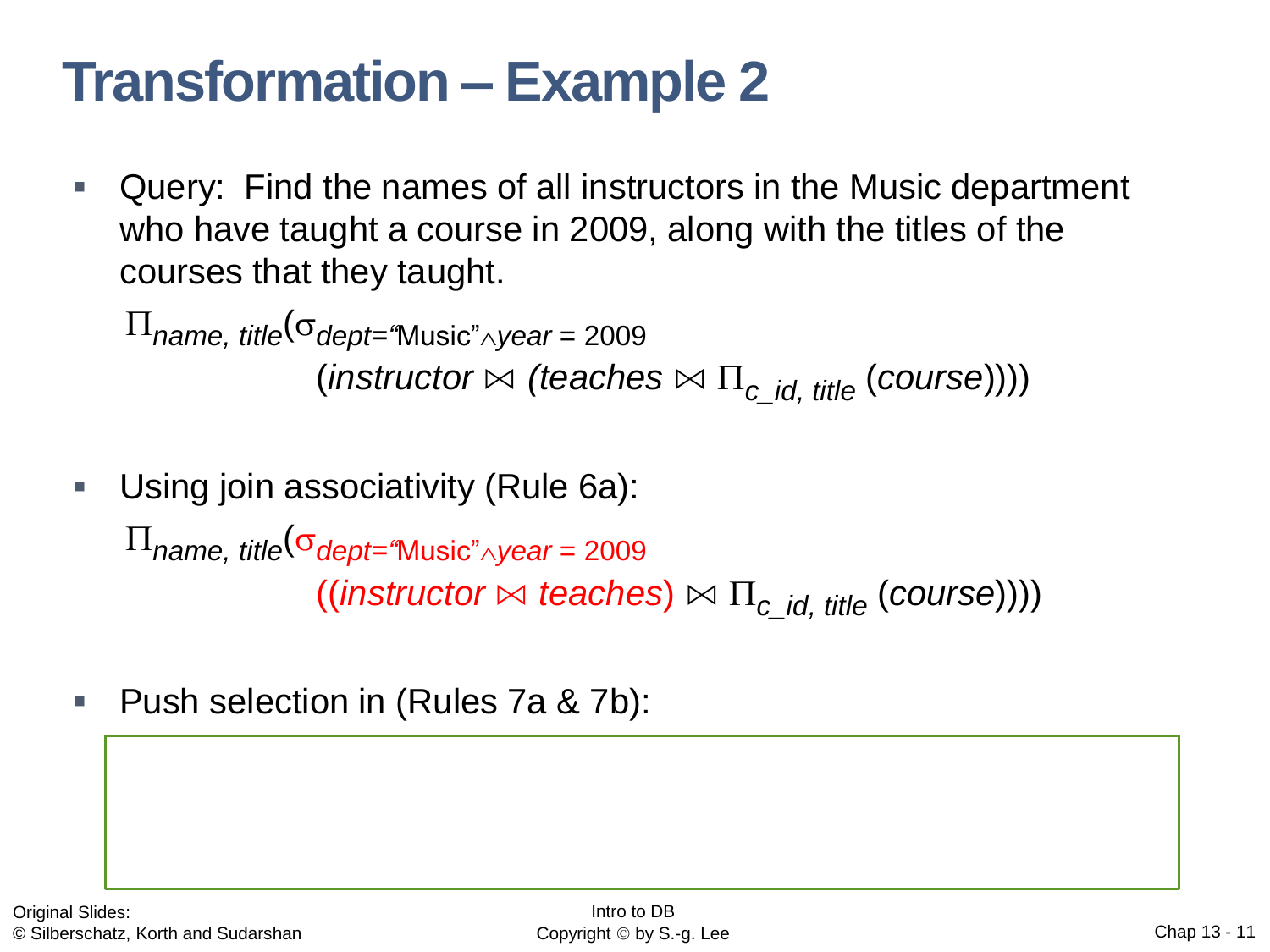#### **Transformation – Example 2 (cont.)**

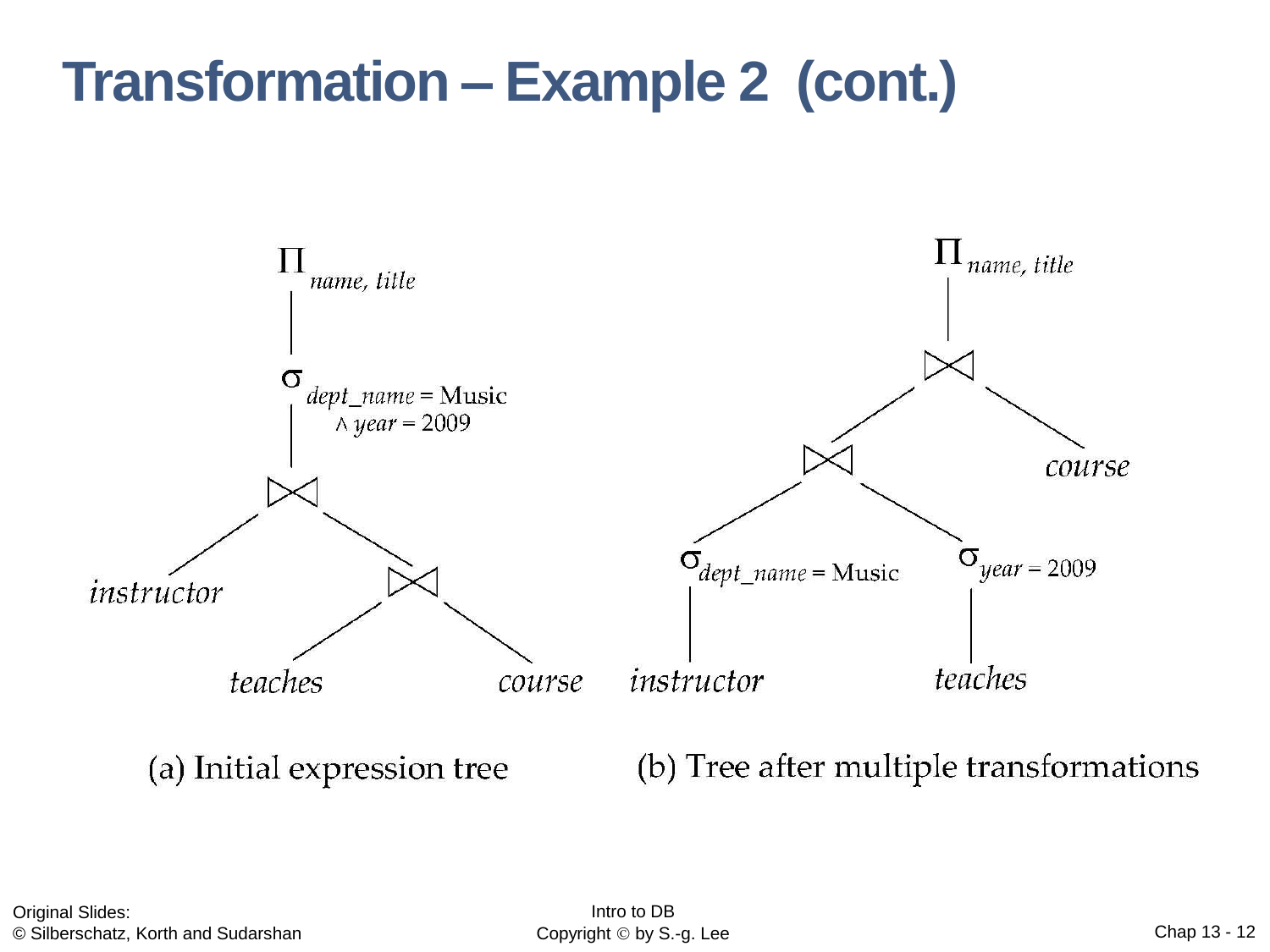### **Join Ordering**

$$
(r_1 \bowtie r_2) \bowtie r_3 = r_1 \bowtie (r_2 \bowtie r_3) \qquad \text{(Rule 6a)}
$$

■ Example

 $\Pi$ <sub>name, title</sub>( (  $\sigma$ <sub>dept="Music"</sub>(instructor)  $\bowtie$  *teaches* )  $\bowtie$  $\Pi_c$  *id, title* (*course*) )

 $\blacksquare$  . Choose the expression that will yield smaller temporary results may be expressed smaller temporary results for

$$
\text{ } \quad \ \ \sigma_{\textit{dept}=\text{``Music''}}(\textit{instructor}) \bowtie \textit{teaches}
$$

#### *vs*

$$
\blacksquare \hspace{0.2cm} \textit{teaches} \bowtie \Pi_{c\_id, \hspace{0.1cm} \textit{title}} \textit{(course)}
$$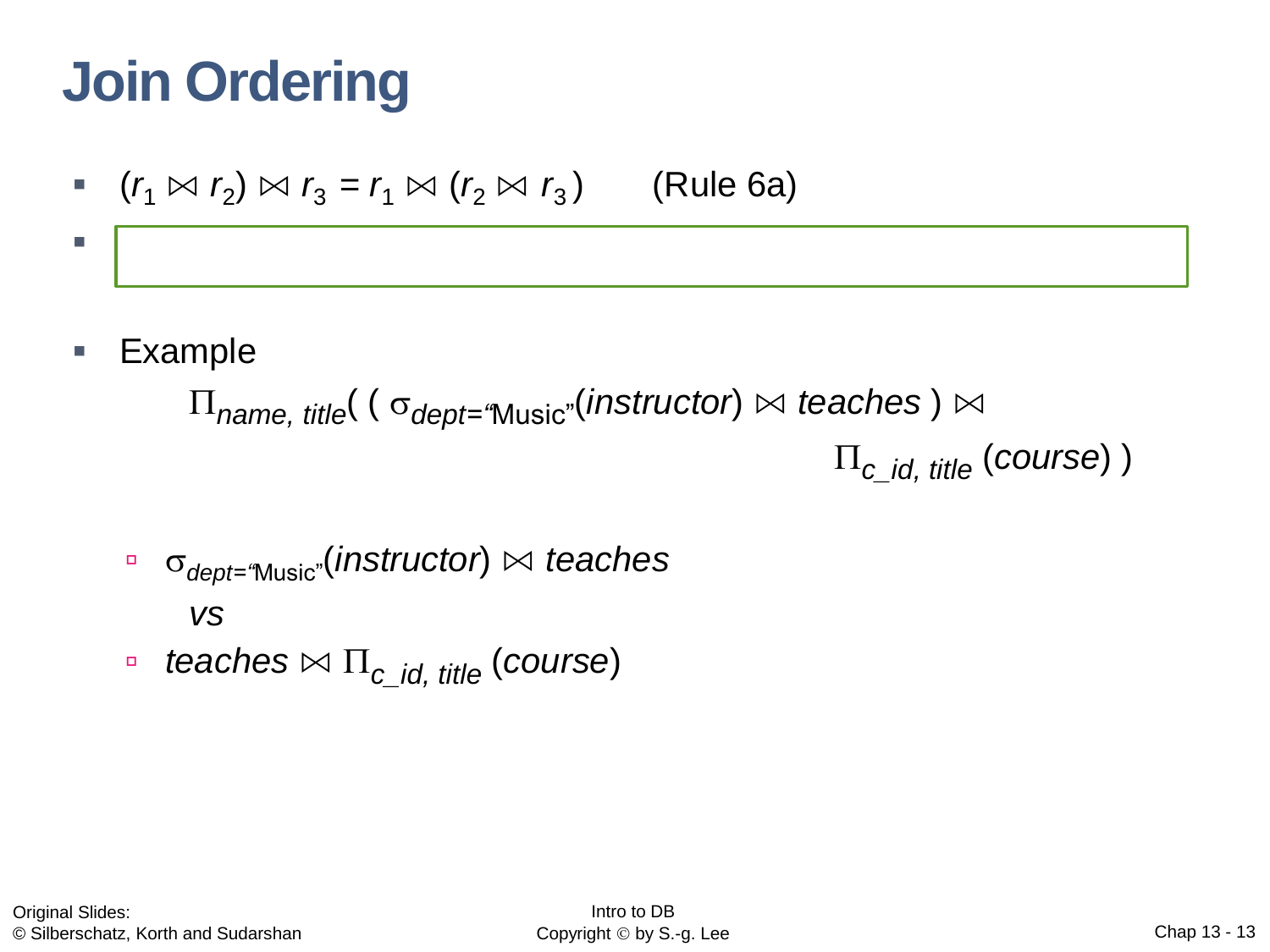#### **Cost Estimation**

- Cost of computing each operator is as described in Chapter 12
	- Need statistics of input relations
	- E.g. number of tuples, sizes of tuples
- Inputs can be results of sub-expressions
	- Need to estimate size of expression results
	- To do so, we require additional statistics
		- E.g. number of distinct values for an attribute
- Recall that
	- Typically disk access is the predominant cost.
- We do not include cost of writing the final output to disk
- We refer to the cost estimate of algorithm *A* as  $E_A$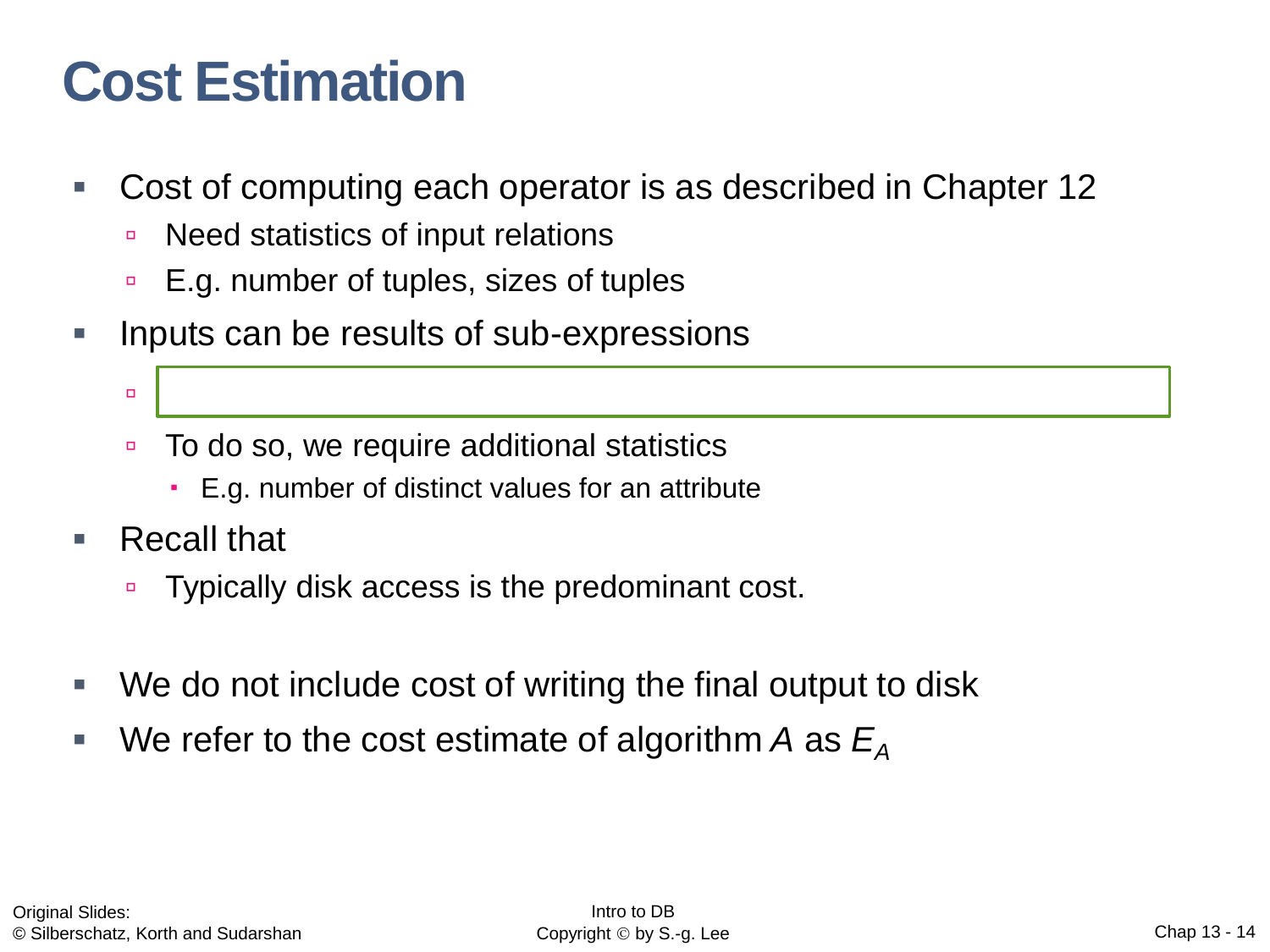#### **Statistics for Cost Estimation**

- *n<sub>r</sub>*: number of tuples in a relation *r*
- *b<sub>r</sub>*: number of blocks containing tuples of *r*  $b_r = |n_r/f_r|$ , if tuples of *r* are stored together physically in a file
- *l<sub>r</sub>*: size of a tuple of *r*
- *f<sub>r</sub>*: blocking factor of *r*

i.e., the number of tuples of *r* that fit into one block

- *V*(*A, r*): number of distinct values that appear in *r* for attribute *A;*  same as the size of  $\prod_A(r)$
- *SC(A, r)*: selection cardinality of attribute *A* of relation *r*; average number of records that satisfy equality on *A*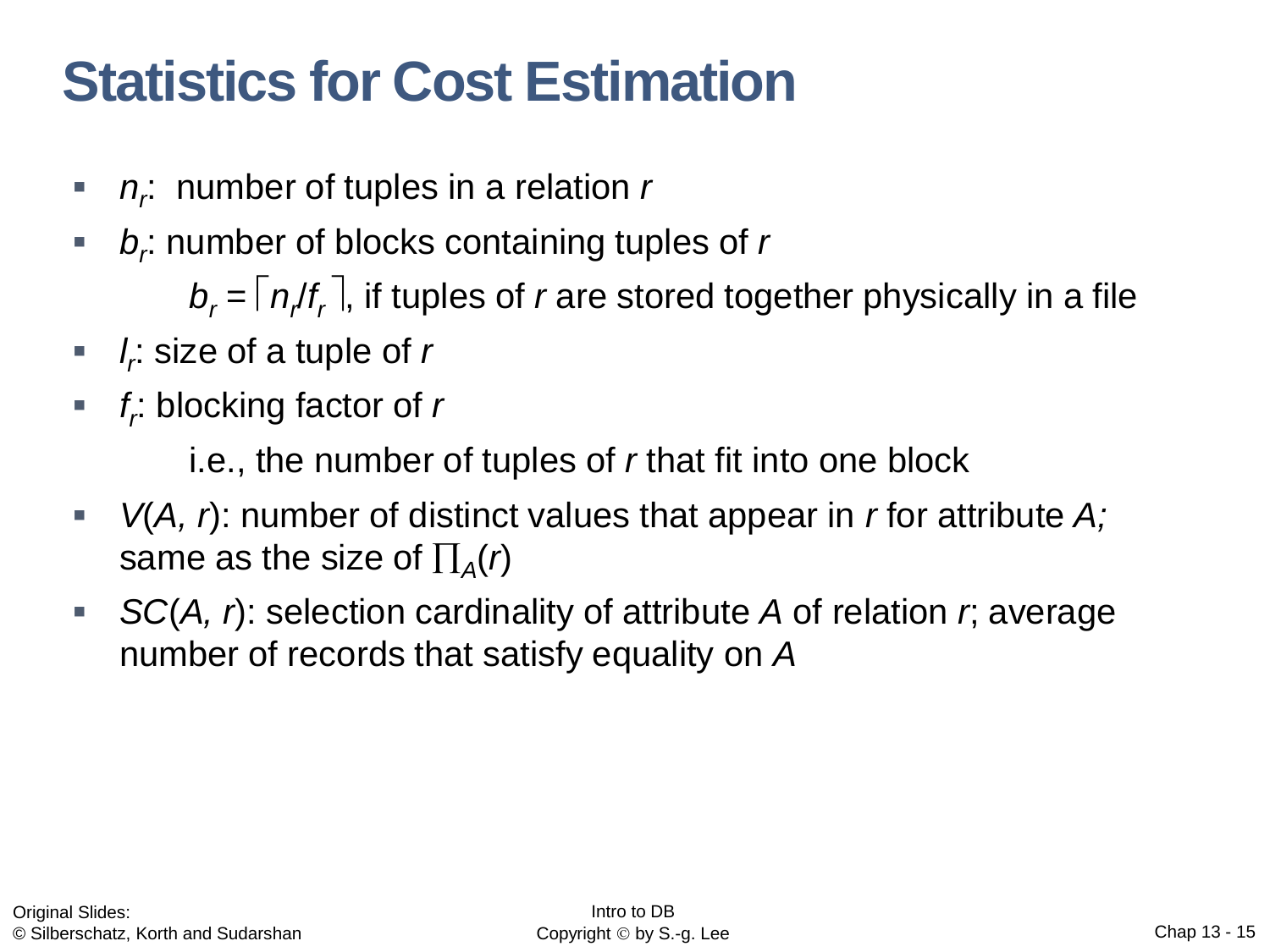#### **Catalog Information about Indices**

- *f i* : average fan-out of internal nodes of index *i*, for tree-structured indices such as B+-trees
- *HTi* : number of levels in index *i* i.e., the height of *i*
	- For a balanced tree index (such as B+-tree) on attribute *A* of relation *r,*   $HT_i = \left[ \log_{fi} (V(A_i)) \right].$
	- □ For a hash index, *HT<sub>i</sub>* is 1.
	- □ LB<sub>*i*</sub> number of lowest-level index blocks in *i* i.e, the number of blocks at the leaf level of the index.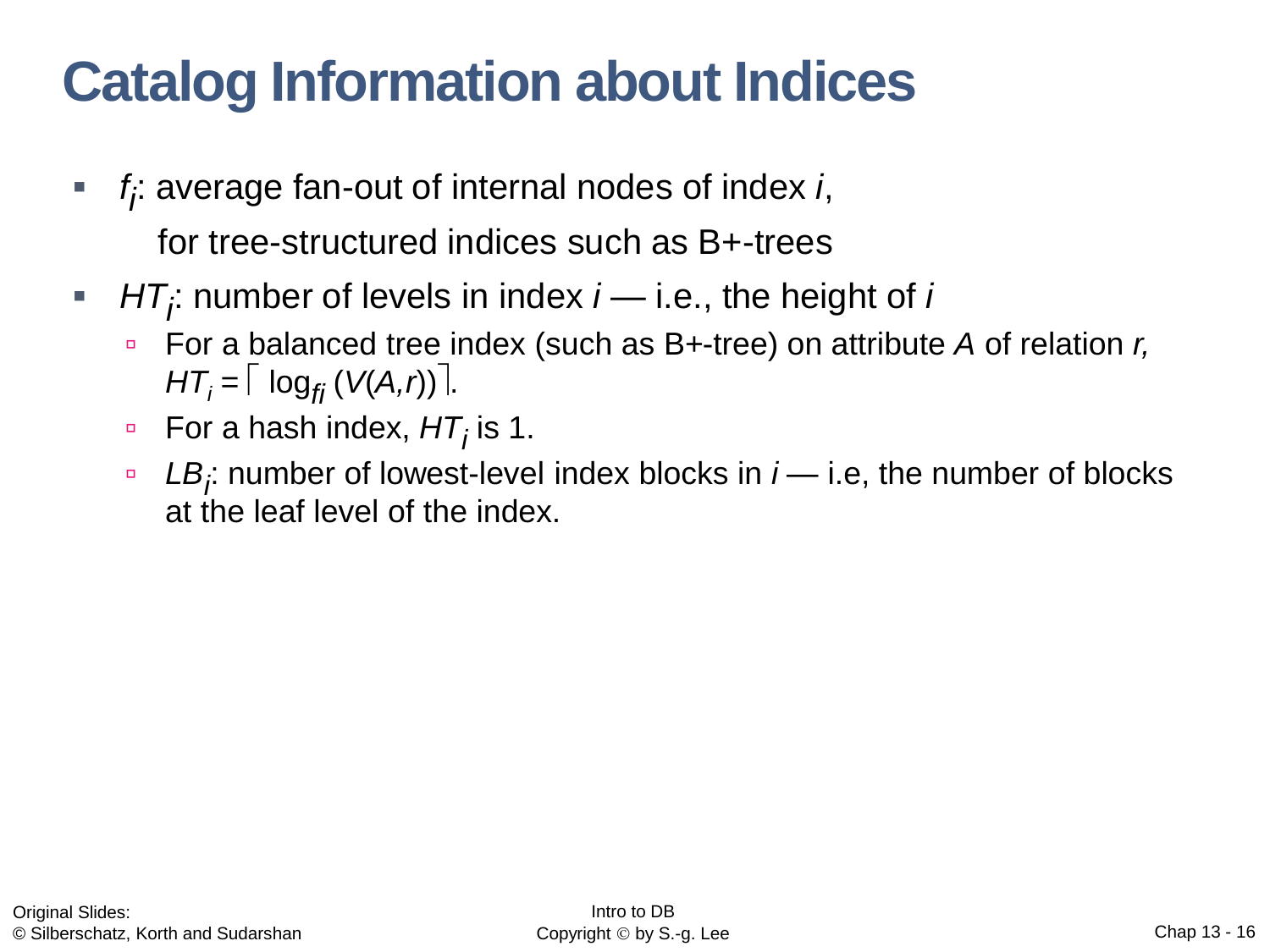#### **Histograms**

▪ Histogram on attribute *age* of relation *person*



- **Equi-width** histograms
- **Equi-depth** histograms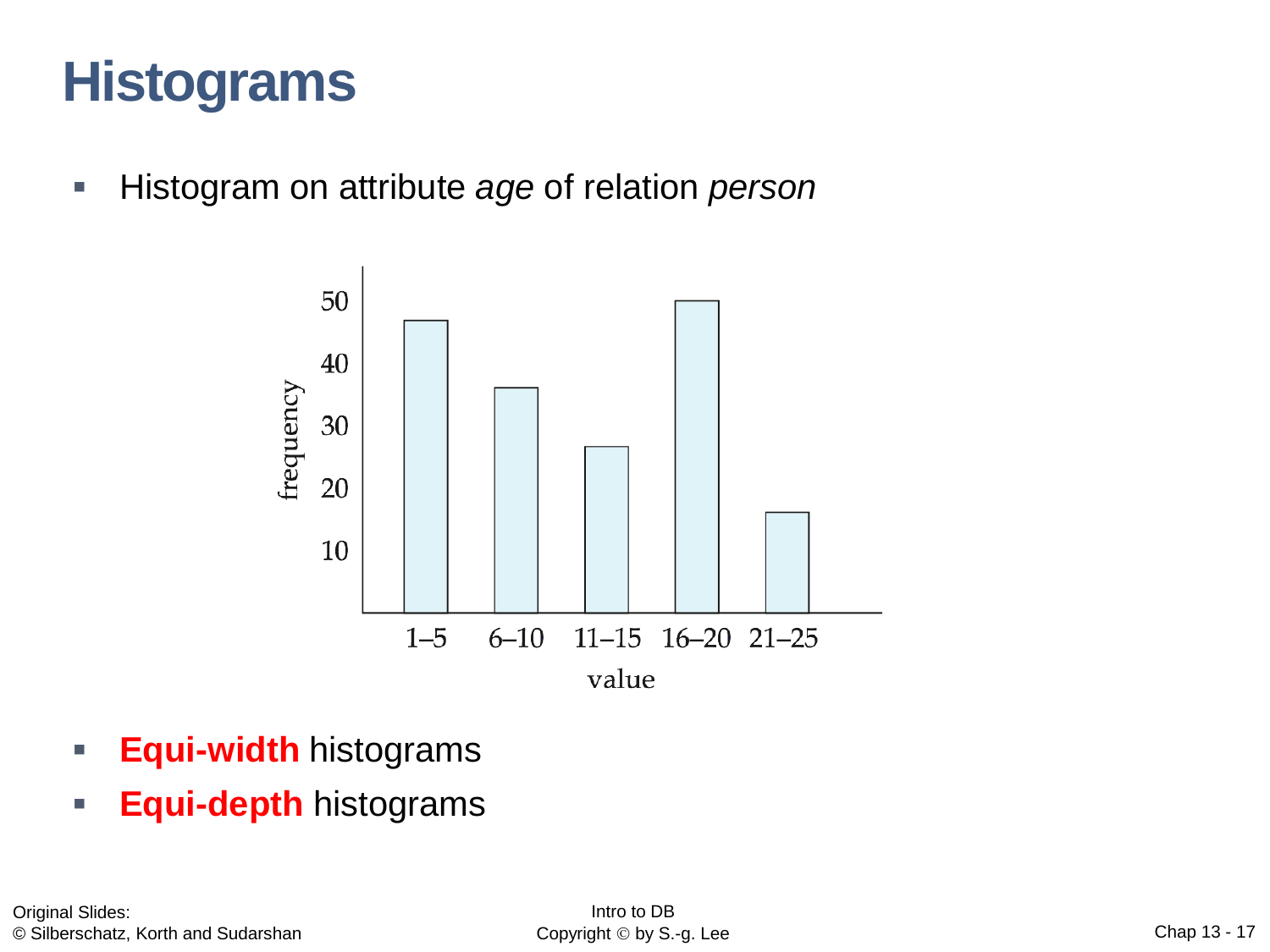#### **Selection Size Estimation**

- **Equality selection**  $\sigma_{A=V}(r)$ 
	- *SC(A, r*) : number of records that will satisfy the selection
		- *= n<sup>r</sup> / V*(*A,r*) general case
		- $= 1$  (if A is key)
	- □ │SC(*A, r)/f<sub>r</sub>*│— number of blocks that these records will occupy
	- E.g. Binary search cost estimate becomes

$$
E_A = \lceil \log_2(b_r) \rceil^* (t_T + t_S) + (\lceil SC(A, r) / t_r \rceil - 1)^* t_T
$$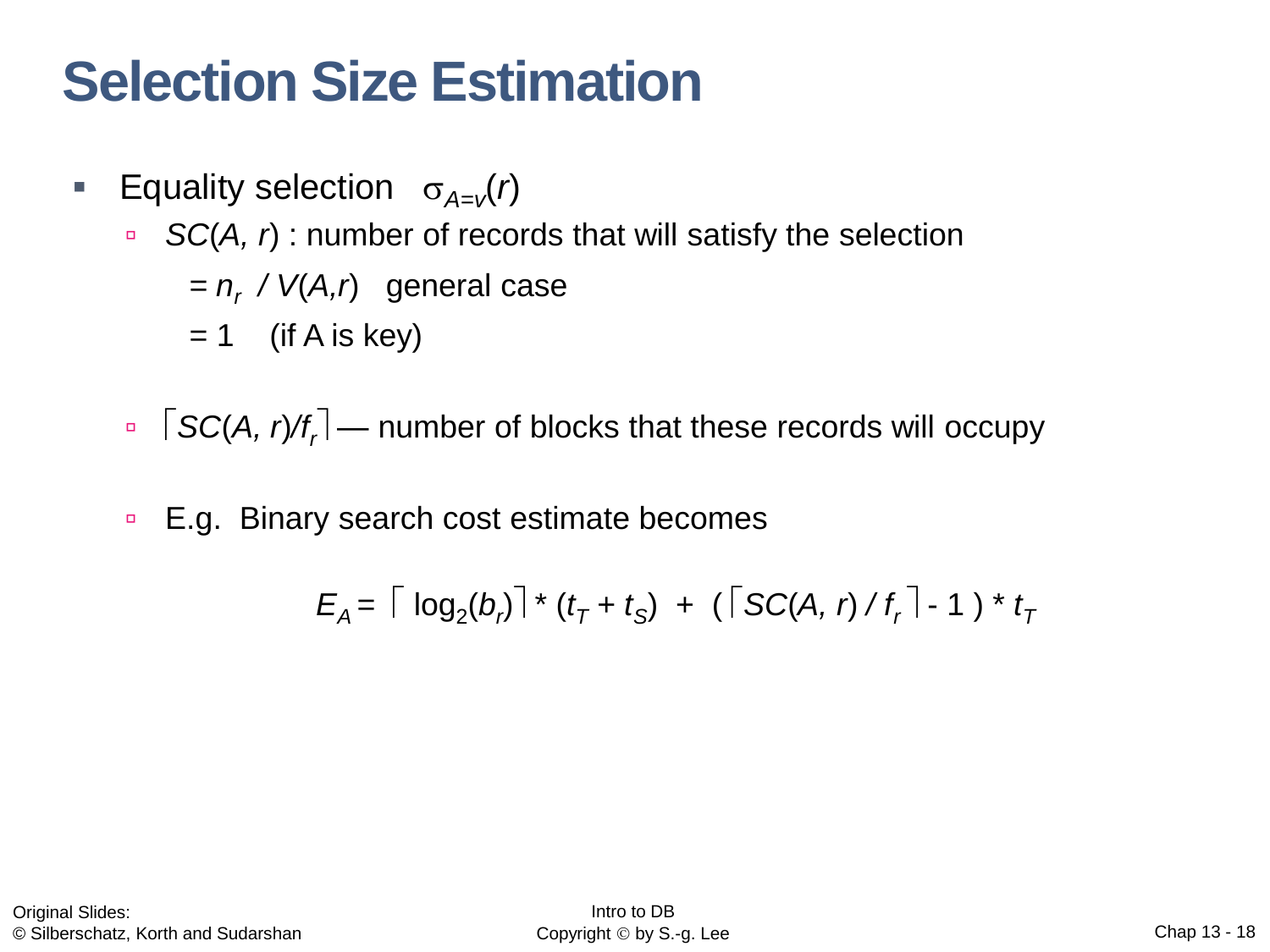## **Join Operation: Running Example**

Running example:

*student* ⋈ *takes*

Catalog information for join examples:

- $n_{student} = 5,000$ .
- $f_{student} = 50$ , which implies that  $b_{student} = 5000/50 = 100$ .
- $n_{\text{takes}} = 10000.$
- $f_{\text{takes}} = 25$ , which implies that  $b_{\text{takes}} = 10000/25 = 400$ .
- *V(ID, takes)* = 2500, which implies that on average, each student who has taken a course has taken 4 courses.
	- Attribute *ID* in *takes* is a foreign key referencing *student.*
- *V*(*ID, student*) *=* 5000 (*primary key!*)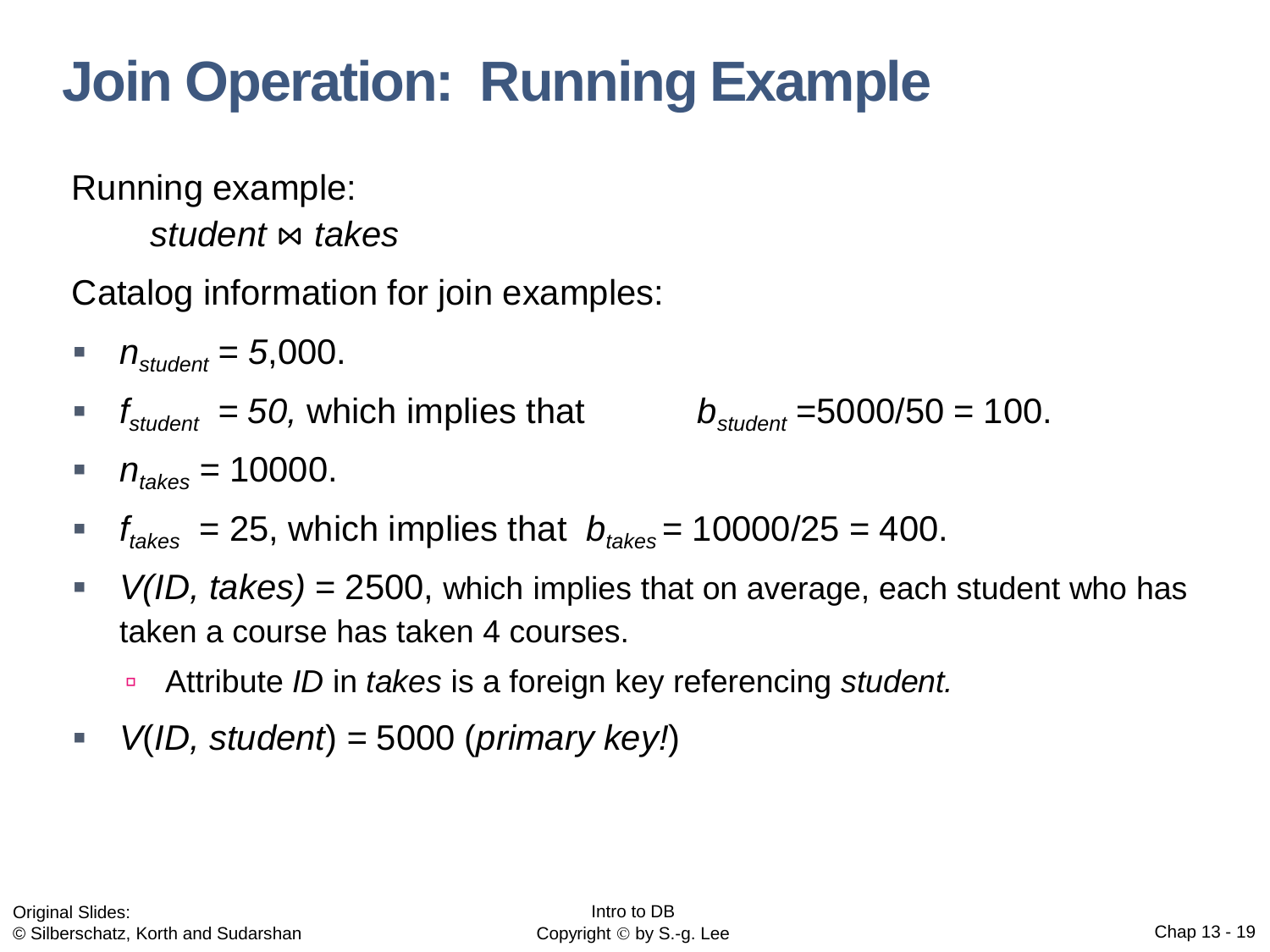#### **Join Size Estimation**

- $\blacksquare$   $r \bowtie s = r \times s$  if  $R \cap S = \varnothing$ 
	- *r* x *s* contains *nr \* n<sup>s</sup>* tuples
	- each tuple occupies *l*
- $\blacksquare$  If  $R \cap S$  is a key for  $R$ 
	- then a tuple of *s* will join with at most one tuple from *r*

*<sup>r</sup> + l<sup>s</sup>* bytes

- **■** therefore, the number of tuples in  $r \Join s$  is no greater than the number of tuples in *s.*
- In the example query *student*  $\Join$  *takes* 
	- *ID* in *takes* is a foreign key of *student*
	- **hence, the result has (exactly)**  $n_{takes} = 10,000$  tuples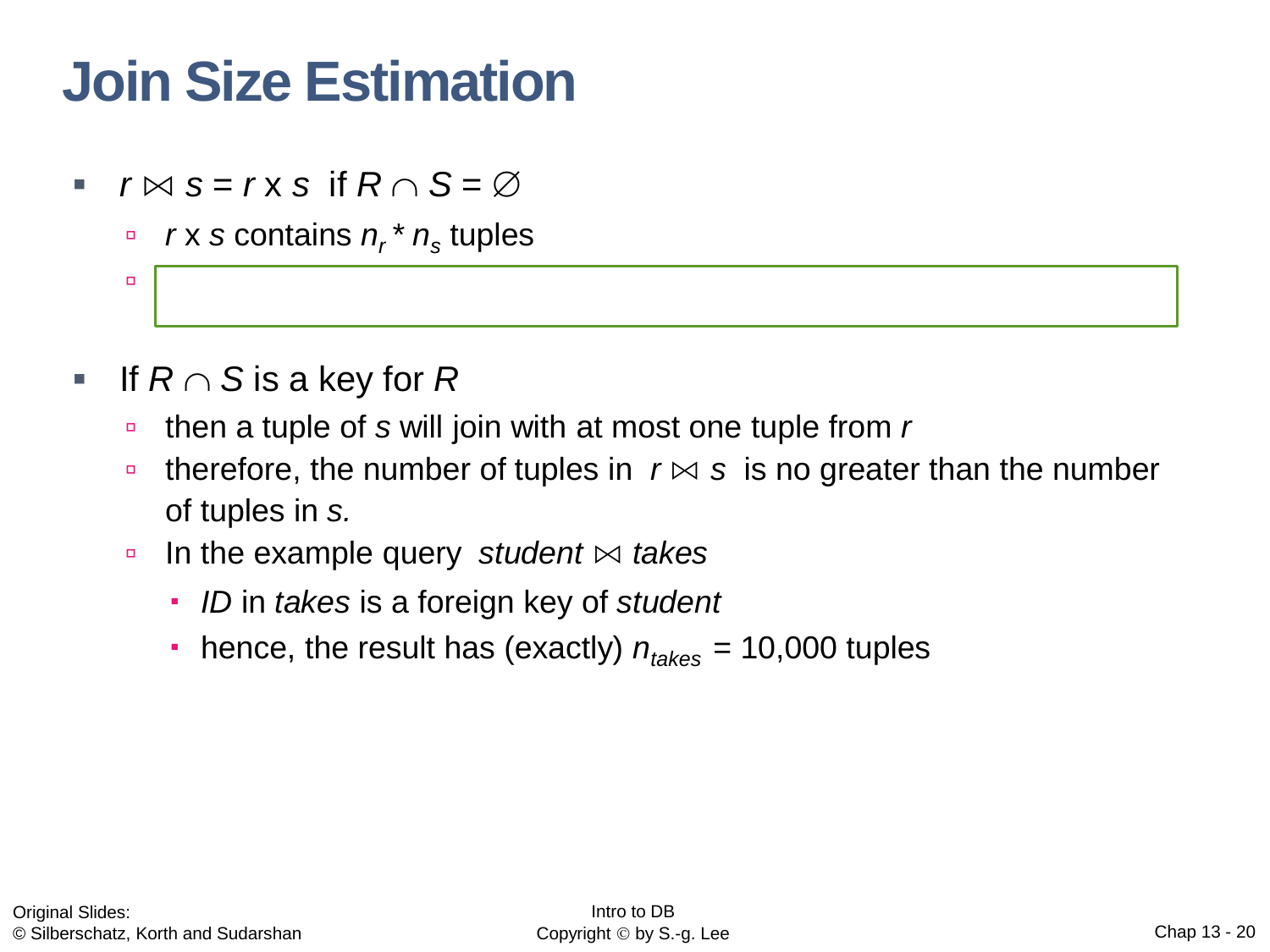#### **Join Size Estimation (cont.)**

- $\blacksquare$  If  $R \cap S = \{A\}$  is not a key for R nor S
	- If every tuple *t* in *r* produces tuples in  $r \bowtie s$ :

- *n* If the reverse is true:
- $\blacksquare$  The lower of these two estimates is probably the more accurate one.
- **□** Compute the size estimates for *student*  $\Join$  *takes* without using information about foreign keys:
	- *V(ID, takes) =* 2,500 *V(ID, student)* = 5,000
	- The two estimates are  $5,000 * 10,000/2,500 = 20,000$  and

 $5,000 * 10,000/5,000 = 10,000$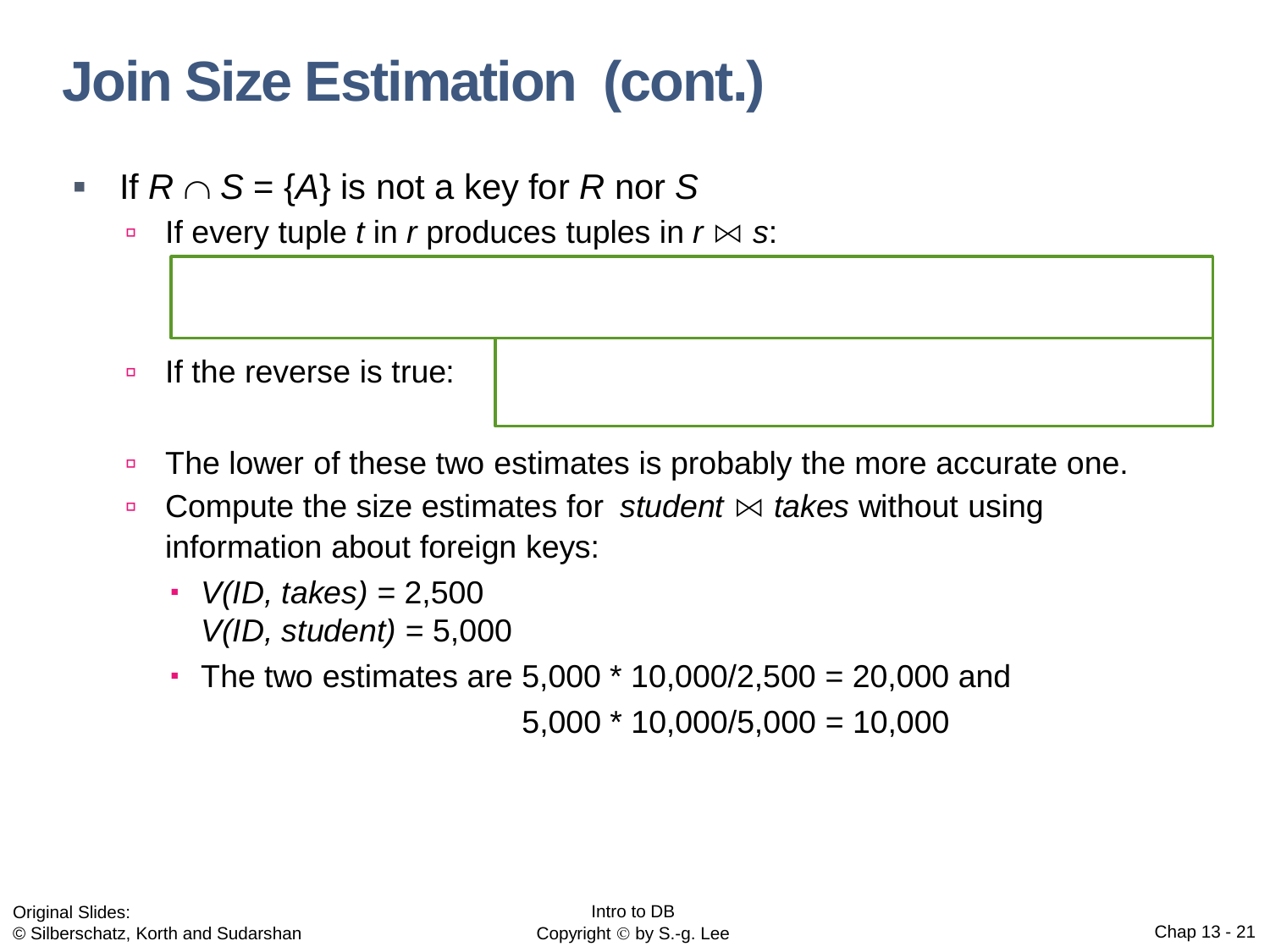

#### (a) Initial expression tree

Original Slides: © Silberschatz, Korth and Sudarshan

Intro to DB Copyright © by S.-g. Lee Chap 13 - 22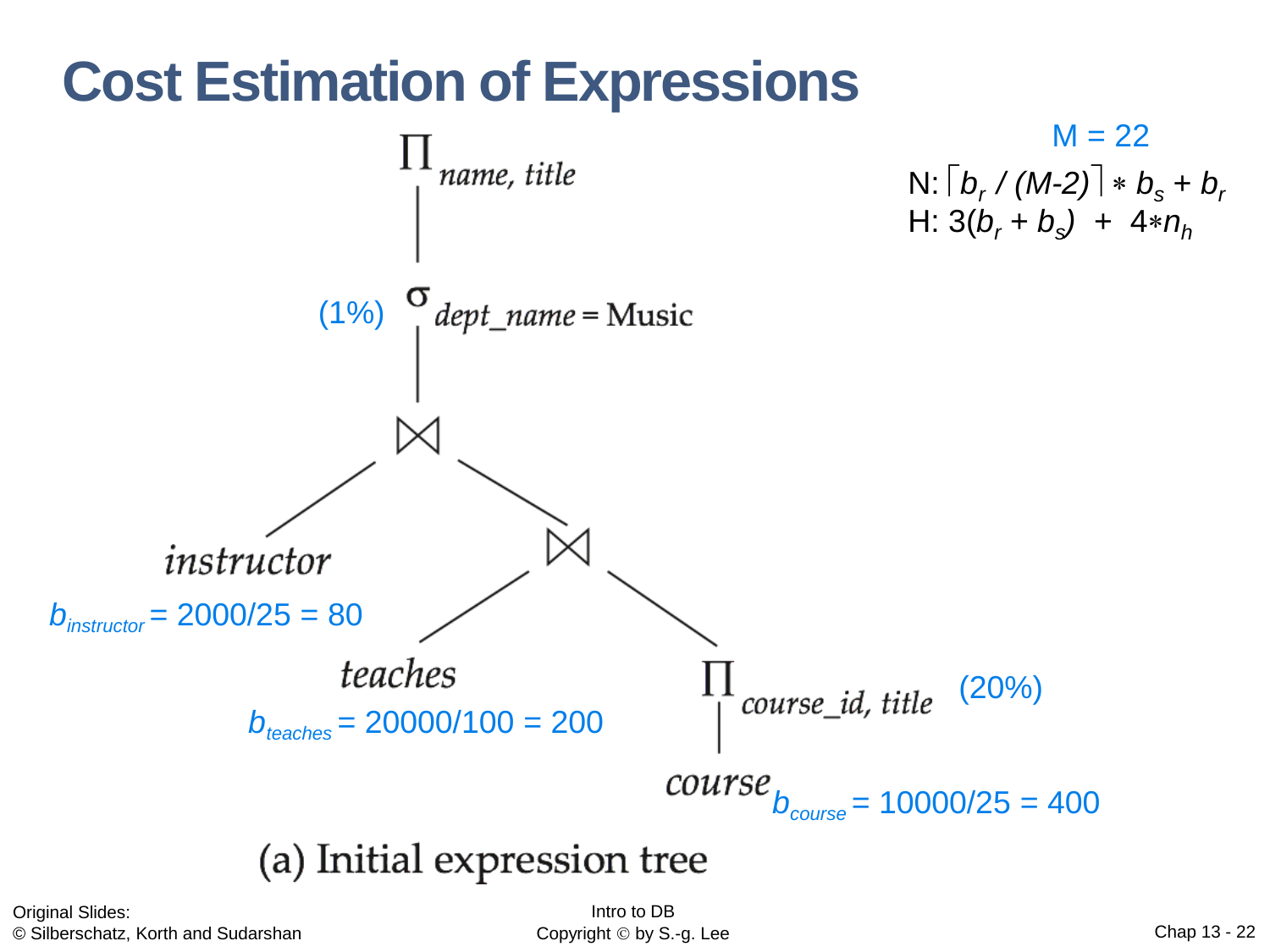#### **Cost Estimation of Expressions**



#### (b) Transformed expression tree

Original Slides: © Silberschatz, Korth and Sudarshan

Intro to DB Copyright © by S.-g. Lee Chap 13 - 23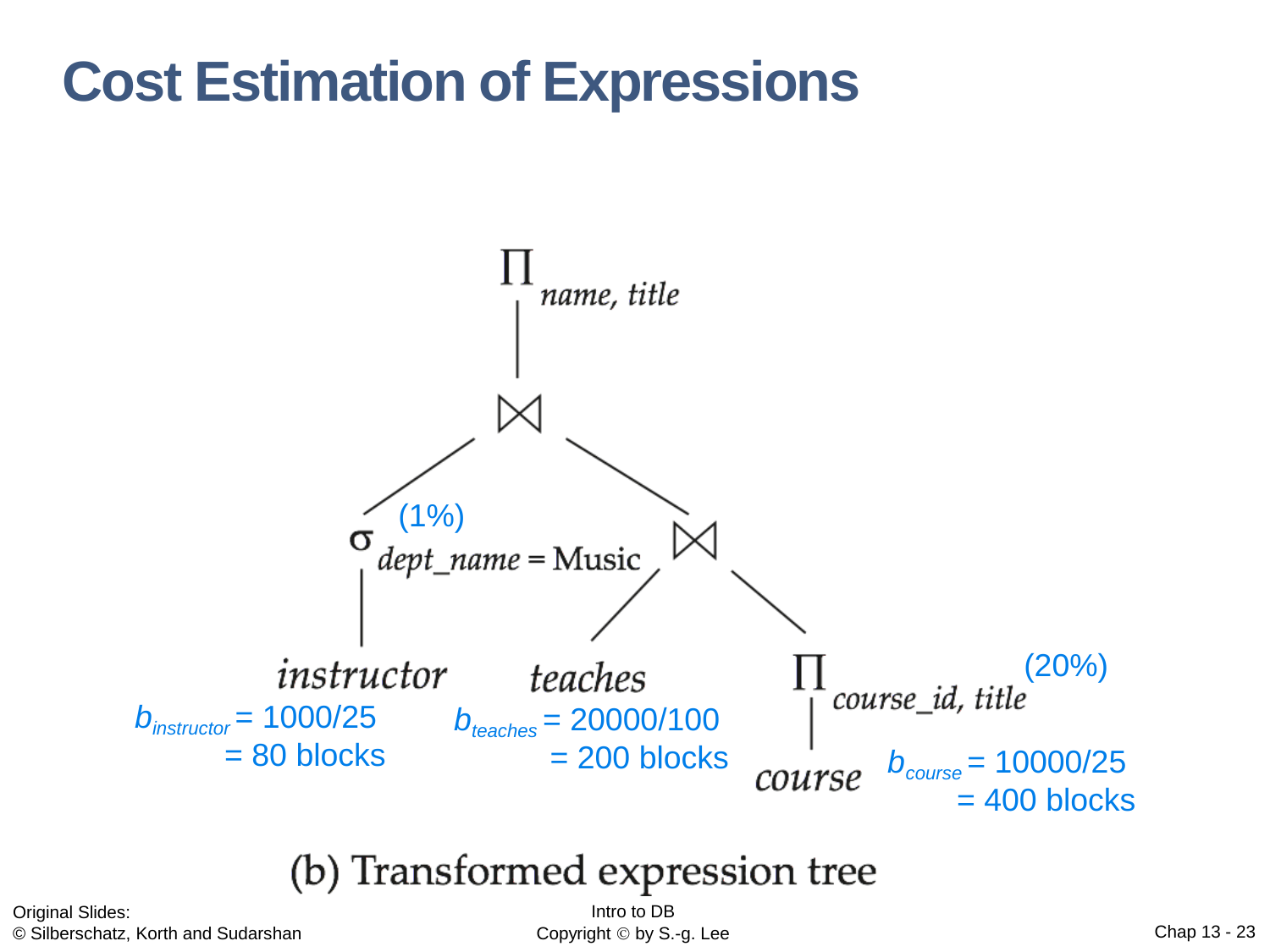#### **Choice of Evaluation Plans**

- Must consider the interaction of evaluation techniques when choosing evaluation plans
	- choosing the cheapest algorithm for each operation independently may not yield best overall algorithm.
		- merge-join may be costlier than hash-join, but may provide a sorted output which reduces the cost for an outer level aggregation.
		- nested-loop join may provide opportunity for pipelining
- Practical query optimizers incorporate elements of the following two broad approaches:
	- 1. Search all the plans and choose the best plan in a cost-based fashion.
	- 2. Uses heuristics to choose a plan.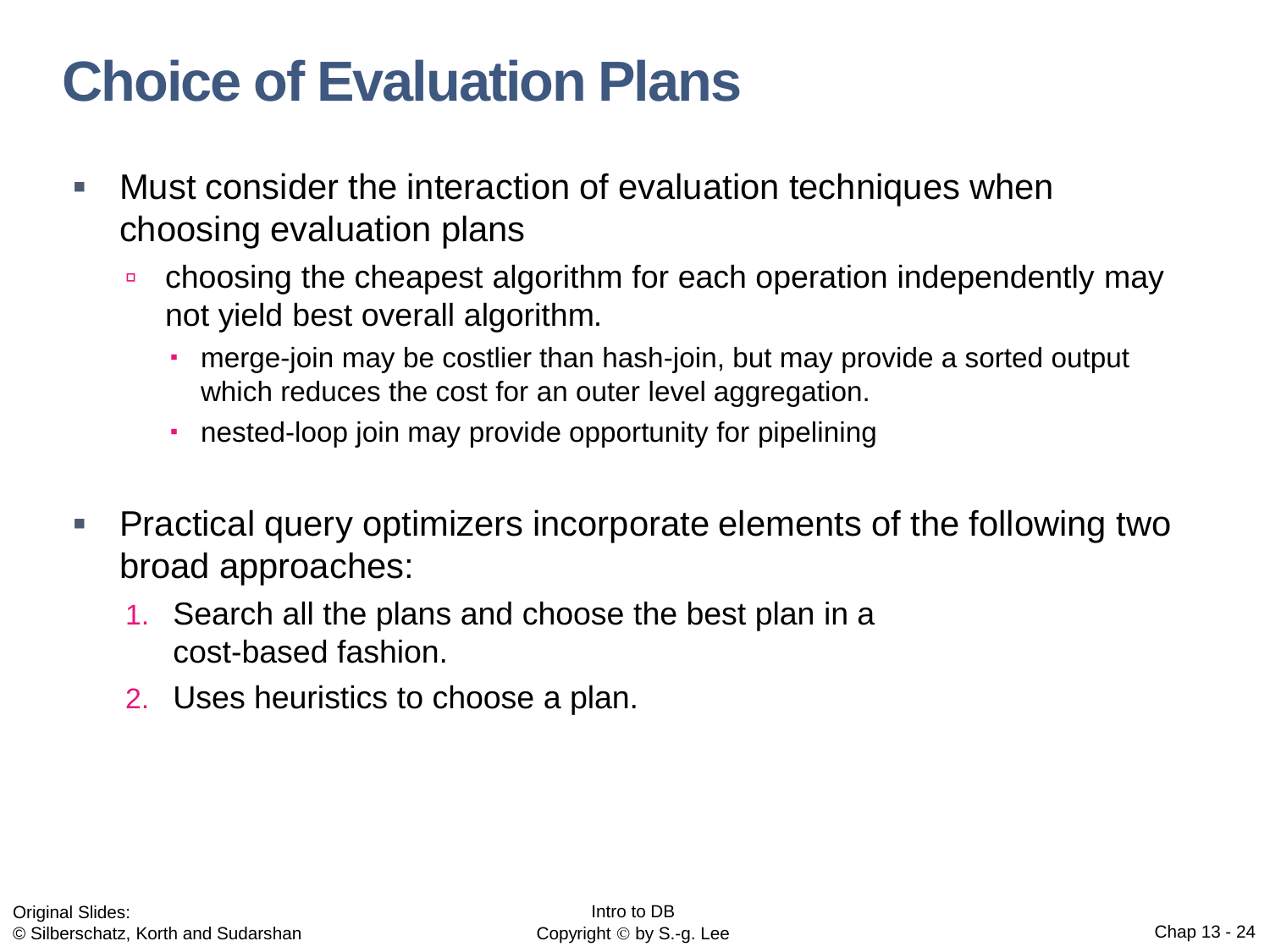#### **Cost-Based Optimization**

- Consider finding the best join-order for  $r_1 \Join r_2 \Join ... \Join r_n$ .
- There are

for above expression.

- with *n* = 7, the number is 665280
- with  $n = 10$ , the number is  $> 176$  billion!
- Can reduce search space using *dynamic programming*
	- Using dynamic programming, the least-cost join order for any subset of  $\{r_1, r_2, \ldots, r_n\}$  is computed only once and stored for future use.
	- Time complexity of optimization with bushy trees is  $O(3<sup>n</sup>)$ 
		- Space complexity: *O*(2*<sup>n</sup>* )
	- With *n* = 10, this number is 59,000 (instead of 176 billion!)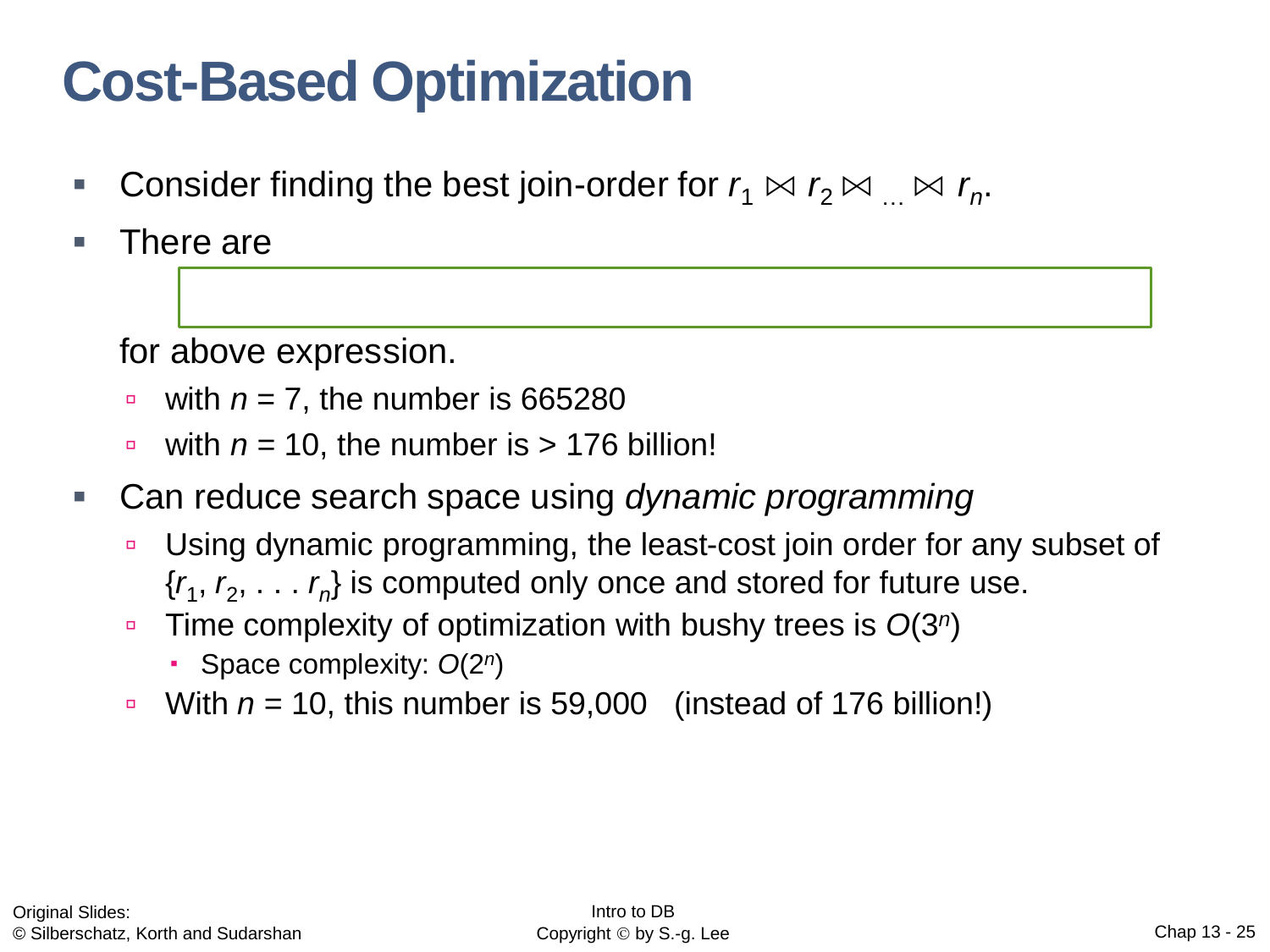#### **Heuristic Optimization**

- Cost-based optimization is expensive, even with dynamic programming
	- Search space grows exponentially!
- Heuristic optimization
	- make transformations based on a set of rules that typically (but not in all cases) improve execution performance:
		- Perform selection early (reduces the number of tuples)
		- Perform projection early (reduces the number of attributes)
		- Perform most restrictive selection and join operations before other similar operations
	- Some systems use only heuristics, others combine heuristics with partial cost-based optimization.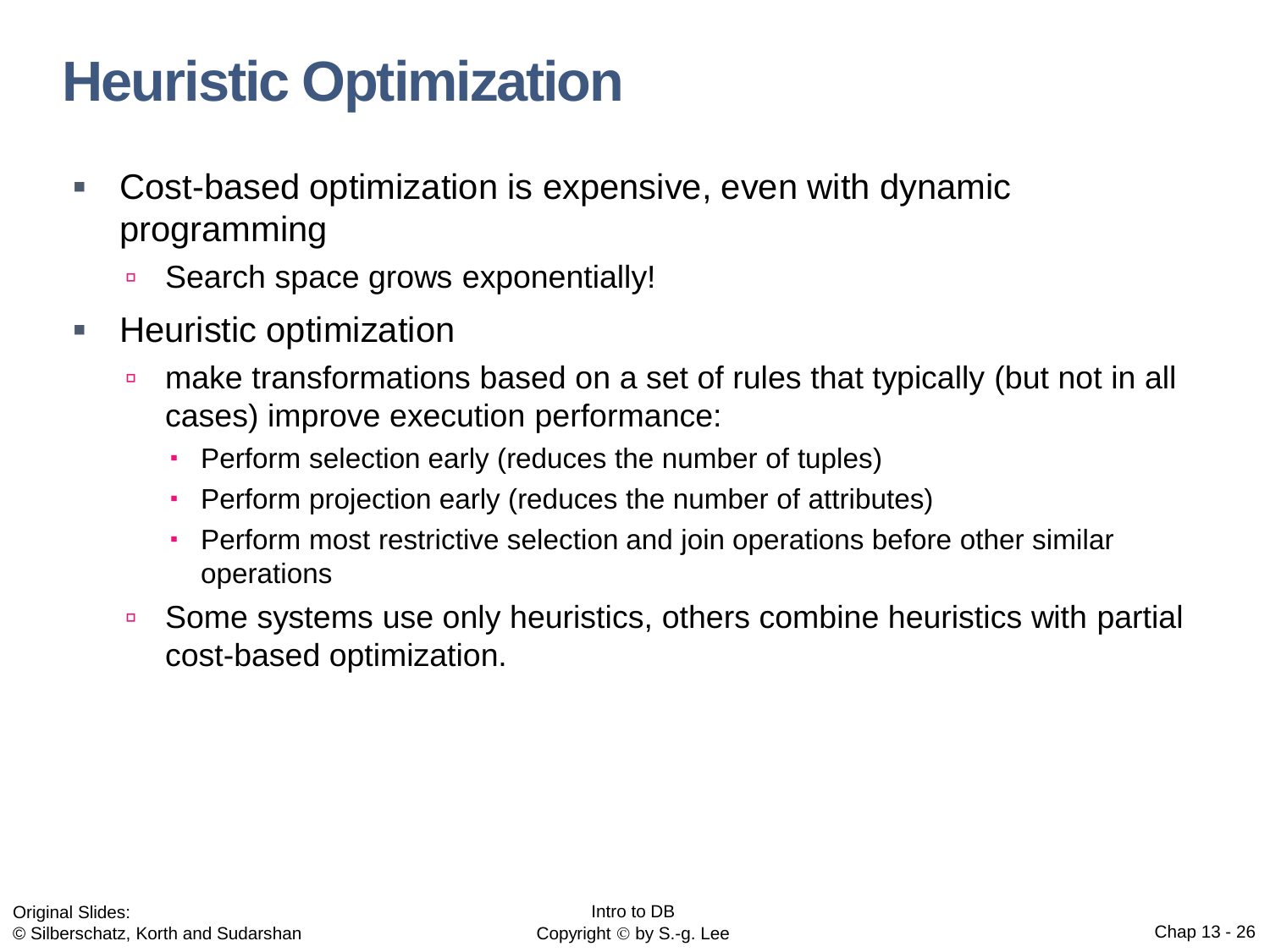#### **Left Deep Join Trees**

- In **left-deep join trees,** the right-hand-side input for each join is a relation, not the result of an intermediate join.
- **EXTE:** If only left-deep trees are considered, time complexity of finding best join order is *O*(*n* 2 *n* )
	- $n=10$  => 10,000 (cf. 59,000 or 176 billion)
	- Space complexity remains at *O*(2<sup>*n*</sup>)